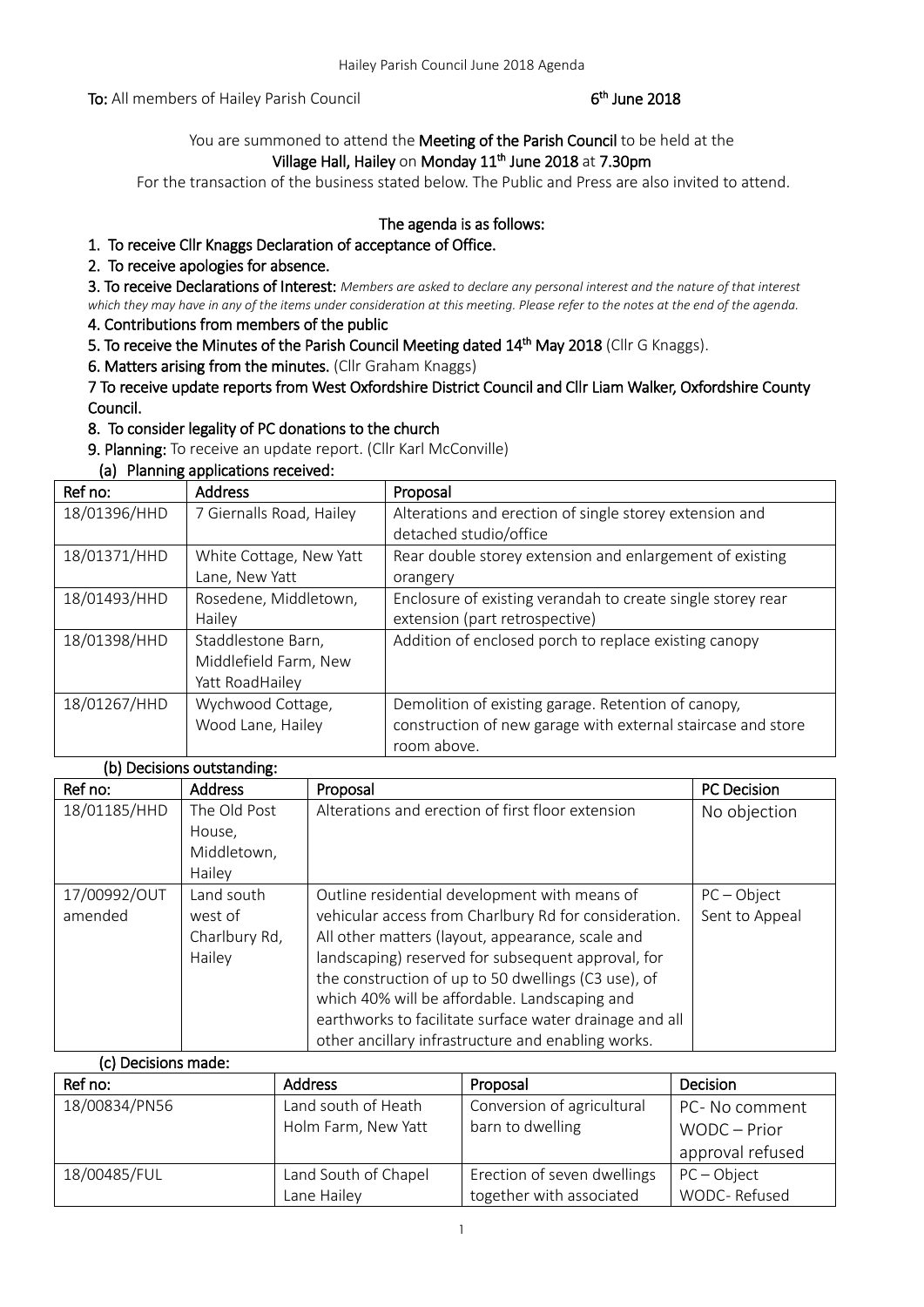|                                                                                                            |  | works and provision of 2 |  |
|------------------------------------------------------------------------------------------------------------|--|--------------------------|--|
|                                                                                                            |  | accesses.                |  |
| 10. To note there is no requirement in the Data Protection Act for town and parish councils to have a Data |  |                          |  |

Protection Officer (DPO) as local councils and parish meetings are not considered 'local authorities' under this Act. Councils may appoint a DPO but it is not a requirement.

To consider whether to appoint a DPO.

### 11. Neighbourhood Plan. (Cllr Graham Knaggs)

(a) To consider and resolve to submit the Neighbourhood Plan to WODC following the completion of the consultation period on the SEA

### 12. Report from Infrastructure Development Plan Working Party (Cllr Graham Knaggs)

 (a) To appoint members of the working party for 2018-19, including non-councillor members and the chairman

## 13. To receive a Neighbourhood Policing Report. (Cllr Andy Smith)

14. Amenities: (Cllr David Musson)

- (a) Routine recorded inspection of play equipment.
- (b) To note ROSPA inspection will be carried out in July
- (c) Update on handyman to carry out repair work on the playground
- (d) To receive quote for insertion of middle post in new access to recreation ground
- (e) To review Football Club lease
- (f) Update on grass cutting at New Yatt, Priest Hill Lane and Spicers Lane

15. Highways and Traffic: To receive update reports. (Cllr Andy Smith)

- (a) Highways.
- (b) Update on Speedwatch initiative
- (c) Update on planned work by SGN (Cllr Musson)
- (d) Parking by construction traffic at New Yatt
- (e) Quotes for a Vehicle Activated Sign at Delly Hill
- (f) Quote for repair to finger post at Delly End crossroads.

### 16. Estates, Footpaths & Bridleways: To receive update reports. (Cllr David Musson)

- (a) Sale of Wood Green
- (b) To consider requests for non-Hailey residents to reserve a plot at the Burial Ground.
- (c) To consider tree safety report and agree work to be carried out
- (d) Occupation Lane: to consider documents for the consultation

### 17. Allotments

(a) Update on clearing up Spicers Lane for better access to the allotments

18. Hailey Festival

### 19. Finances:

### (a) Payment received:

| <b>Highworth Memorials</b>                                  | Headstone |  |
|-------------------------------------------------------------|-----------|--|
| $\left( h \right)$ and unto for authorization and no meant. |           |  |

| (b)Accounts for authorisation and payment: |                        |         |  |
|--------------------------------------------|------------------------|---------|--|
| Lisa Wilkinson                             | Clerk's May net salary | £612.25 |  |
|                                            | Expenses/Allowance     | £24.96  |  |
|                                            | Total:                 | £637.21 |  |
| <b>Nest</b>                                | Clerk's pension        | £28.98  |  |
| McCracken & Son Ltd                        | April grass cutting    | £510.60 |  |
| Robert Whitehouse                          | Internal audit         | £258.00 |  |
| <b>HMRC</b>                                | Income tax             | £47.60  |  |

### (g) Hailey Parish Council bank balance to 31 May 2018

| Unity Trust Current Account | £37.845.20 |
|-----------------------------|------------|
| Unity Trust Deposit account | £96.66     |

- (h) To receive internal auditors report and note recommendations
- (i) To approve Part 1 Annual Governance statement of Annual Governance and Return (AGAR)
- (j) To approve Part 2 Accounting statement of AGAR